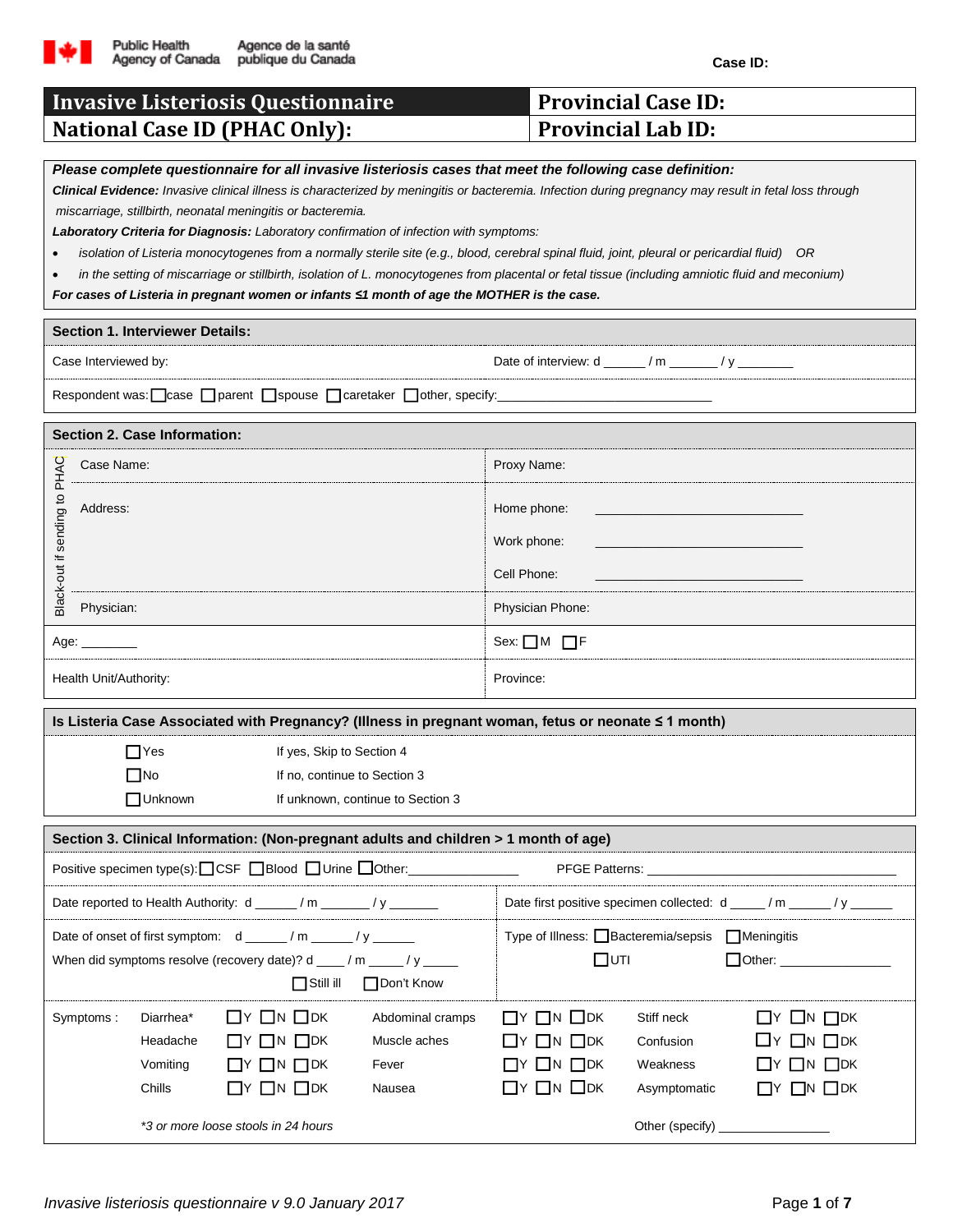

| Hospitalization?                                                                                                                                                                        |                                                                              | *do not include individuals who visit an emergency room or outpatient clinic         |                         |                                              |                                                                 |                   |  |  |  |
|-----------------------------------------------------------------------------------------------------------------------------------------------------------------------------------------|------------------------------------------------------------------------------|--------------------------------------------------------------------------------------|-------------------------|----------------------------------------------|-----------------------------------------------------------------|-------------------|--|--|--|
| Not admitted to hospital<br>Admitted to hospital due to listeriosis                                                                                                                     |                                                                              |                                                                                      |                         | Date of admission: $d$ _____/m _____/y _____ |                                                                 |                   |  |  |  |
| $\Box$ Don't know                                                                                                                                                                       | Admitted to hospital for another reason                                      |                                                                                      |                         | Date of discharge: d _____/m _____/y _____   |                                                                 |                   |  |  |  |
|                                                                                                                                                                                         |                                                                              |                                                                                      |                         |                                              | Still hospitalized at time of interview                         |                   |  |  |  |
| Case deceased? $\Box Y \Box N$ Date of death: d _____/m _____/y ______                                                                                                                  |                                                                              |                                                                                      |                         |                                              |                                                                 |                   |  |  |  |
|                                                                                                                                                                                         | If yes, Listeria infection underlying/contributing cause of death? ■Y ■N ■DK |                                                                                      |                         |                                              |                                                                 |                   |  |  |  |
|                                                                                                                                                                                         |                                                                              | If yes, was determination based on death certificate? $\Box Y \Box N \Box DK$        |                         |                                              |                                                                 |                   |  |  |  |
|                                                                                                                                                                                         |                                                                              | Underlying medical conditions and treatments? $\Box Y \Box N \Box DK$                | If yes, specify:        |                                              |                                                                 |                   |  |  |  |
| $\Box$ cancer                                                                                                                                                                           |                                                                              | organ transplant                                                                     | $\Box$ liver disease    |                                              | $\Box$ immunosuppressive medication                             |                   |  |  |  |
| □ heart disease                                                                                                                                                                         |                                                                              | kidney disease                                                                       | $\Box$ COPD             |                                              |                                                                 |                   |  |  |  |
|                                                                                                                                                                                         |                                                                              | <b>Proceed to Section 5. Exposure Sources</b>                                        |                         |                                              |                                                                 |                   |  |  |  |
|                                                                                                                                                                                         |                                                                              | Section 4. Clinical Information: (Pregnant woman, fetus or neonate ≤ 1 month of age) |                         |                                              |                                                                 |                   |  |  |  |
|                                                                                                                                                                                         |                                                                              | Positive specimen type(s): $\Box$ CSF (mother)                                       | $\Box$ Blood (mother)   | Other:                                       |                                                                 |                   |  |  |  |
|                                                                                                                                                                                         |                                                                              | $\Box$ CSF (neonate)                                                                 | □ Blood (neonate)       |                                              |                                                                 |                   |  |  |  |
|                                                                                                                                                                                         |                                                                              | Date reported to Health Authority: d _____/m _____/y _______                         |                         |                                              | Date first positive specimen collected: d _____/m _____/y _____ |                   |  |  |  |
| <b>Clinical Information on MOTHER:</b>                                                                                                                                                  |                                                                              |                                                                                      |                         |                                              |                                                                 |                   |  |  |  |
|                                                                                                                                                                                         |                                                                              | Date of onset of first symptom: $d \_ / m \_ / y \_$                                 |                         |                                              | Type of Illness: Bacteremia/sepsis                              | $\Box$ Meningitis |  |  |  |
|                                                                                                                                                                                         |                                                                              | When did symptoms resolve (recovery date)? d ____ / m _____ / y _____                |                         |                                              | $\square$ UTI                                                   | None              |  |  |  |
|                                                                                                                                                                                         |                                                                              | $\Box$ Still ill                                                                     | Don't Know              |                                              |                                                                 |                   |  |  |  |
| Symptoms:                                                                                                                                                                               | Diarrhea*                                                                    | OY ON ODK                                                                            | Abdominal cramps        | $DY$ ON ODK                                  | Stiff neck                                                      | אסם אם Yם         |  |  |  |
|                                                                                                                                                                                         | Headache                                                                     | OY ON ODK                                                                            | Muscle aches            | OY ON ODK                                    | Confusion                                                       | OY ON ODK         |  |  |  |
|                                                                                                                                                                                         | Vomiting                                                                     | אסם אם Yם                                                                            | Fever                   | OY ON ODK                                    | Weakness                                                        | OY ON ODK         |  |  |  |
|                                                                                                                                                                                         | Chills                                                                       | $DY$ ON ODK                                                                          | Nausea                  | OY ON ODK                                    | Asymptomatic                                                    | OY ON ODK         |  |  |  |
| *3 or more loose stools in 24 hours                                                                                                                                                     |                                                                              |                                                                                      |                         |                                              |                                                                 |                   |  |  |  |
| Hospitalization?                                                                                                                                                                        |                                                                              | *do not include individuals who visit an emergency room or outpatient clinic         |                         |                                              |                                                                 |                   |  |  |  |
| $\Box$ Not admitted to hospital                                                                                                                                                         |                                                                              | Admitted to hospital due to listeriosis                                              |                         |                                              | Date of admission: $d$ _____/m _____/y ______                   |                   |  |  |  |
| $\Box$ Don't know                                                                                                                                                                       |                                                                              | Admitted to hospital for another reason                                              |                         | Date of discharge: d _____/m _____/y ______  |                                                                 |                   |  |  |  |
|                                                                                                                                                                                         |                                                                              |                                                                                      |                         |                                              | Still hospitalized at time of interview                         |                   |  |  |  |
|                                                                                                                                                                                         |                                                                              |                                                                                      |                         |                                              |                                                                 |                   |  |  |  |
| Case deceased? $\Box$ Y $\Box$ N<br>Date of death: $d$ ______ / m _____ / y _____<br>If yes, Listeria infection underlying/contributing cause of death? $\Box Y \Box N \Box DK$         |                                                                              |                                                                                      |                         |                                              |                                                                 |                   |  |  |  |
| If yes, was determination based on death certificate? $\Box Y \Box N \Box DK$                                                                                                           |                                                                              |                                                                                      |                         |                                              |                                                                 |                   |  |  |  |
| Underlying medical conditions and treatments? $\Box Y \Box N \Box DK$<br>If yes, specify:                                                                                               |                                                                              |                                                                                      |                         |                                              |                                                                 |                   |  |  |  |
| $\square$ cancer                                                                                                                                                                        |                                                                              | $\Box$ organ transplant                                                              | $\square$ liver disease | $\square$ immunosuppressive medication       |                                                                 |                   |  |  |  |
| $\square$ heart disease                                                                                                                                                                 |                                                                              | $\Box$ kidney disease                                                                | □ COPD                  |                                              |                                                                 |                   |  |  |  |
|                                                                                                                                                                                         |                                                                              |                                                                                      |                         |                                              |                                                                 |                   |  |  |  |
| Outcome of Pregnancy: Still pregnant Fetal death (miscarriage/stillbirth) Induced abortion Live birth<br>No. weeks gestation _________________Date: d ________ / m _______ / y ________ |                                                                              |                                                                                      |                         |                                              |                                                                 |                   |  |  |  |
|                                                                                                                                                                                         |                                                                              |                                                                                      |                         |                                              |                                                                 |                   |  |  |  |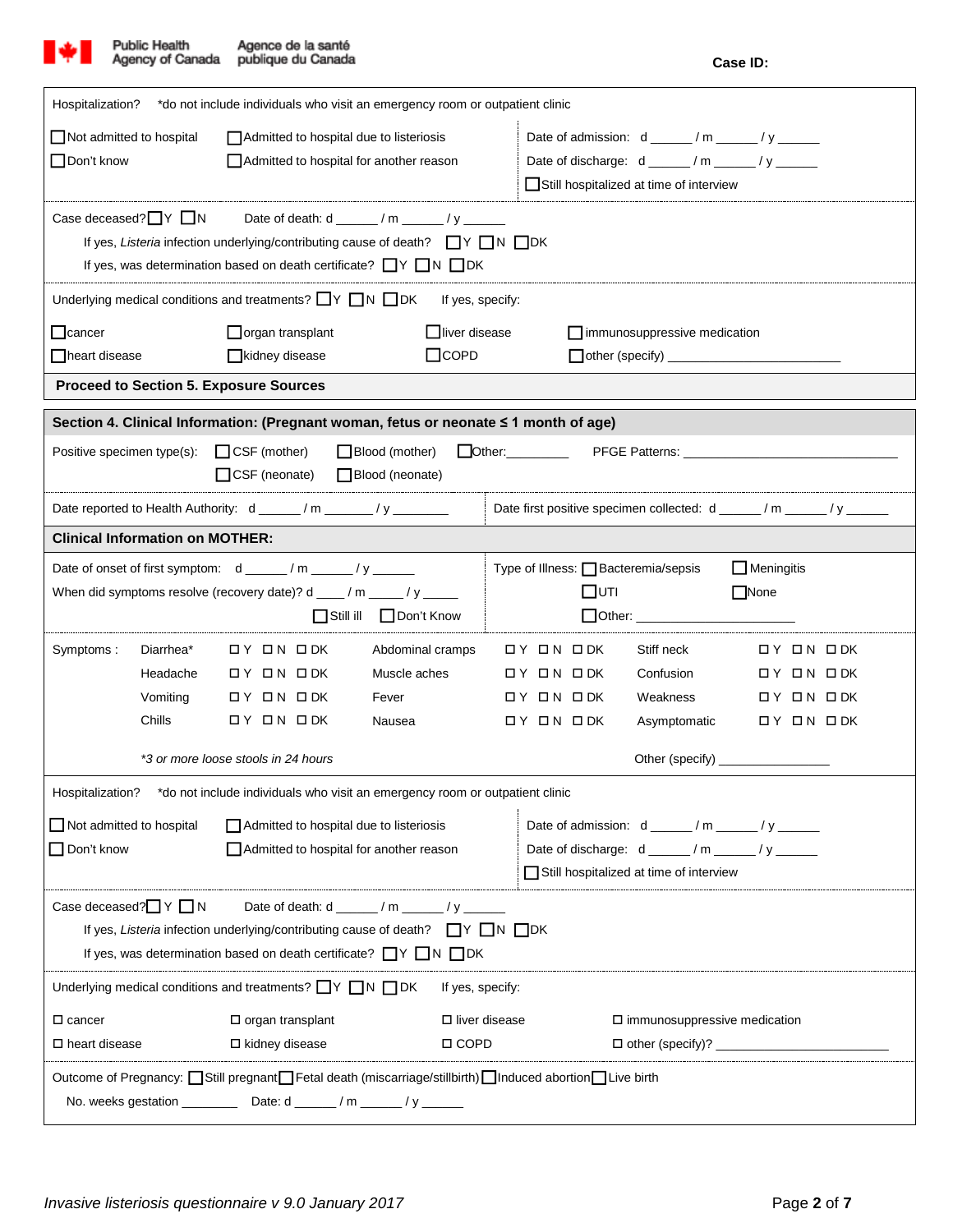

| <b>Clinical Information on NEONATE:</b>                                                                                                                                                                                                                    |                                                                                                                                         | Age (at onset of illness) ______<br>days |                   |                                                                                                                                                                                                                                                                                       |  |  |  |  |  |
|------------------------------------------------------------------------------------------------------------------------------------------------------------------------------------------------------------------------------------------------------------|-----------------------------------------------------------------------------------------------------------------------------------------|------------------------------------------|-------------------|---------------------------------------------------------------------------------------------------------------------------------------------------------------------------------------------------------------------------------------------------------------------------------------|--|--|--|--|--|
| Date of onset of first symptom: d _____/m _____/y _____<br>When did symptoms resolve (recovery date)? d ___/ m ___/ y____<br>Still ill Don't Know                                                                                                          |                                                                                                                                         | Type of Illness: □ None                  | $\Box$ Meningitis | $\Box$ Bacteremia<br><b>Febrile Gastroenteritis</b><br>Other Communication of the Communication of the Communication of the Communication of the Communication of the Communication of the Communication of the Communication of the Communication of the Communication of the Commun |  |  |  |  |  |
| *do not include individuals who visit an emergency room or outpatient clinic<br>Hospitalization?                                                                                                                                                           |                                                                                                                                         |                                          |                   |                                                                                                                                                                                                                                                                                       |  |  |  |  |  |
| $\Box$ Not admitted to hospital<br>Admitted to hospital due to listeriosis<br>Don't know<br>$\Box$ Admitted to hospital for another reason                                                                                                                 | Date of admission: $d$ _____/m _____/y _____<br>Date of discharge: $d$ _____/m _____/y _____<br>Still hospitalized at time of interview |                                          |                   |                                                                                                                                                                                                                                                                                       |  |  |  |  |  |
| Neonate deceased?<br>■ Y ■ N<br>Date of death: d ______/ m _____/ y _____<br>If yes, Listeria infection underlying/contributing cause of death? $\Box Y \Box N \Box DK$<br>If yes, was determination based on death certificate? $\Box Y \Box N \Box DK$   |                                                                                                                                         |                                          |                   |                                                                                                                                                                                                                                                                                       |  |  |  |  |  |
| <b>Section 5. Exposure Sources:</b>                                                                                                                                                                                                                        |                                                                                                                                         |                                          |                   |                                                                                                                                                                                                                                                                                       |  |  |  |  |  |
| In the 4 weeks before onset of illness did you/case:                                                                                                                                                                                                       |                                                                                                                                         |                                          |                   |                                                                                                                                                                                                                                                                                       |  |  |  |  |  |
| $\Box$ Y $\Box$ N $\Box$ DK<br>Live in a residential institution?<br>Institution type/name:<br>(e.g. Nursing home, long term care facility, hospital, convalescent care center, prison, boarding<br>school, etc)                                           |                                                                                                                                         |                                          |                   |                                                                                                                                                                                                                                                                                       |  |  |  |  |  |
| Travel? $\Box Y$ $\Box N$ $\Box DK$<br>Departure: d ______ / m ______ / y ______<br>If, yes: Vithin Province/Territory Other Province/Territory Outside Canada<br>Return: d _____ / m _____ / y _____<br>Travel Destination (country/town/resort):         |                                                                                                                                         |                                          |                   |                                                                                                                                                                                                                                                                                       |  |  |  |  |  |
| Section 6. Home Food Purchase - Please attach a separate sheet if necessary<br>Where did you/case purchase food for home consumption in the last 4 weeks (include grocery stores, farmers markets,<br>speciality stores, ethnic markets, food banks etc)?  |                                                                                                                                         |                                          |                   |                                                                                                                                                                                                                                                                                       |  |  |  |  |  |
| Store Name<br>Location/Address                                                                                                                                                                                                                             |                                                                                                                                         |                                          |                   |                                                                                                                                                                                                                                                                                       |  |  |  |  |  |
|                                                                                                                                                                                                                                                            |                                                                                                                                         |                                          |                   |                                                                                                                                                                                                                                                                                       |  |  |  |  |  |
| Section 7. Eating places outside the home - Please attach a separate sheet if necessary<br>$\Box$ Y $\Box$ N $\Box$ DK<br>In the 4 weeks prior to illness onset did you/case eat at a restaurant, fast food outlet, coffeeshop, cafeteria or social event? |                                                                                                                                         |                                          |                   |                                                                                                                                                                                                                                                                                       |  |  |  |  |  |
| <b>Eating Place Name</b><br>Location                                                                                                                                                                                                                       |                                                                                                                                         |                                          |                   | Date                                                                                                                                                                                                                                                                                  |  |  |  |  |  |
|                                                                                                                                                                                                                                                            |                                                                                                                                         |                                          |                   |                                                                                                                                                                                                                                                                                       |  |  |  |  |  |
|                                                                                                                                                                                                                                                            |                                                                                                                                         |                                          |                   |                                                                                                                                                                                                                                                                                       |  |  |  |  |  |
| <b>Section 8. Special Diets:</b>                                                                                                                                                                                                                           |                                                                                                                                         |                                          |                   |                                                                                                                                                                                                                                                                                       |  |  |  |  |  |
| Are you/case a vegetarian? $\Box Y \Box N \Box DK$<br>Are you/ case allgeric to any foods? $\Box Y \Box N \Box DK$<br>If yes, specify which foods:                                                                                                         |                                                                                                                                         |                                          |                   |                                                                                                                                                                                                                                                                                       |  |  |  |  |  |
| In the 4 weeks prior to illness, were you/case on a special or restricted diet? (e.g. diabetic diet, kosher, halal, etc) $\Box Y \Box N \Box DK$<br>If yes, describe:                                                                                      |                                                                                                                                         |                                          |                   |                                                                                                                                                                                                                                                                                       |  |  |  |  |  |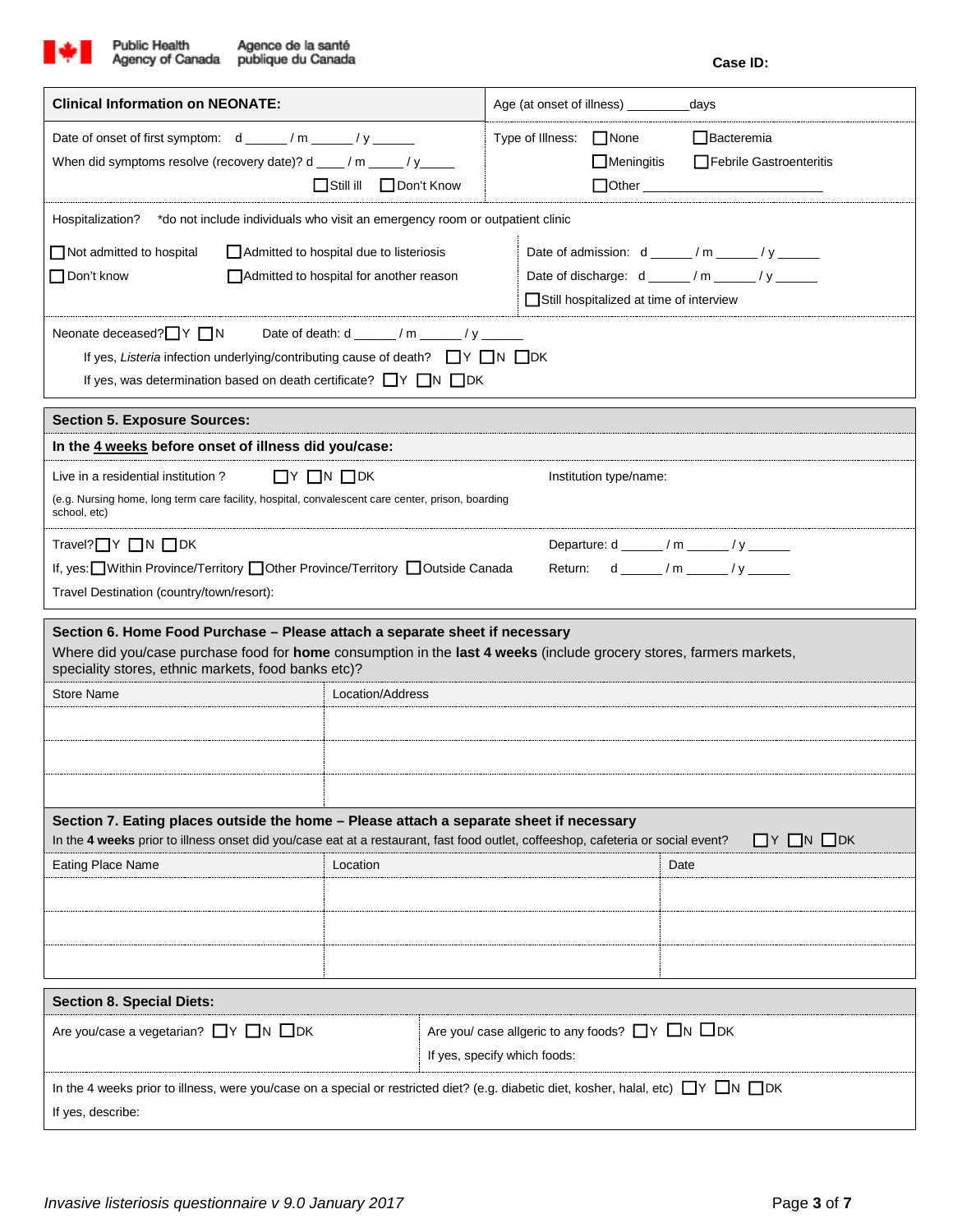

**Section 9. Food History:** Did you/case eat any of the following foods in the **4 weeks** prior to illness onset?

*Instructions for interviewer: For each food item that the case consumed, ask follow up questions regarding the brand, location of purchase. Please read all response options to case in each category. In the event of a fetal death/ neonatal infection (<1 month of age), the MOTHER is the case; ask her about her food history during the 4 weeks before DELIVERY*

## *INSTRUCTIONS TO READ TO CASE:*

I am interested in the foods you ate during the 4 weeks before your illness onset date. I will be asking you questions about 4 weeks before **this date**, that is, from **d\_\_\_\_/m\_\_\_\_/y\_\_\_\_** through **d\_\_\_\_/m\_\_\_\_/y\_\_\_\_** . For each food item, please give me your best guess as to whether you ATE the food, you're not sure but you PROBABLY ate the food, or you DID NOT EAT the food. Please include foods eaten by themselves, as part of a sandwich, or as part of another food dish, including salads.

**\*Prob (Probably Ate)** = Case thinks he/she ate this food or case usually eats this food, but is unsure if eaten during time period in question

**\*\*DK** = Don't know if it was eaten during the time period in question.

|                                                                                                                                         | Yes            | Prob*    | No             | DK**                                    | <b>Brand/Details</b> | Where purchased or eaten: |
|-----------------------------------------------------------------------------------------------------------------------------------------|----------------|----------|----------------|-----------------------------------------|----------------------|---------------------------|
| <b>DELI MEATS:</b>                                                                                                                      |                |          |                |                                         |                      |                           |
| Turkey deli meat<br>$\Box$ prepackaged<br>sliced at the deli counter                                                                    | $\mathsf{Y}$   | $\Box$ P | $\blacksquare$ | DK                                      |                      |                           |
| Chicken deli meat<br>$\Box$ prepackaged<br>sliced at the deli counter                                                                   | $\mathsf{Y}$   | $\Box$ P | $\blacksquare$ | $\Box$ DK                               |                      |                           |
| Beef deli meat (e.g. roastbeef)<br>$\Box$ prepackaged<br>sliced at the deli counter                                                     | $\mathsf{Y}$   | $\Box P$ | N              | DK                                      |                      |                           |
| Ham deli meat<br>$\Box$ prepackaged<br>sliced at the deli counter                                                                       | $\mathsf{Y}$   | $\Box P$ | $\blacksquare$ | DK                                      |                      |                           |
| Bologna<br>$\Box$ prepackaged<br>sliced at the deli counter                                                                             | $\mathsf{Y}$   | $\Box P$ | $\blacksquare$ | DK                                      |                      |                           |
| Pastrami<br>$\Box$ prepackaged<br>$\Box$ sliced at the deli counter                                                                     | $\mathsf{Y}$   | $\Box$ P | $\Box$         | DK                                      |                      |                           |
| Salami<br>$\Box$ prepackaged<br>sliced at the deli counter                                                                              | $\Gamma$       | $\Box$ P | $\Box$ N       | DK                                      |                      |                           |
| Pepperoni<br>$\Box$ prepackaged<br>sliced at the deli counter                                                                           | $\Box$ Y       | $\Box$ P | $\blacksquare$ | DK                                      |                      |                           |
| Other deli meat (e.g. corned beef,<br>kielbasa, prosciutto, mortadella)<br>specify:<br>$\Box$ prepackaged<br>Sliced at the deli counter | $\Gamma$       | $\Box P$ | $\blacksquare$ | DK                                      |                      |                           |
| Prepackaged sandwiches/wraps<br>(purchased from vending machine, cafeteria,<br>gas station, grocery store etc.)                         | $\Box$ Y       | $\Box$ P | $\Box$ N       | $\Box$ DK                               |                      |                           |
| <b>OTHER MEATS:</b>                                                                                                                     |                |          |                |                                         |                      |                           |
| Pâté/meat spread (not canned)                                                                                                           | $\mathsf{Y}$   | $\Box P$ | N              | $\hfill\ensuremath{\square\textrm{DK}}$ |                      |                           |
| Hot dogs<br>If yes, heated before eating?<br>$\Box Y$ $\Box N$ $\Box DK$                                                                | $\mathsf{T}$ Y | $\Box$ P | $\Box$ N       | DK                                      |                      |                           |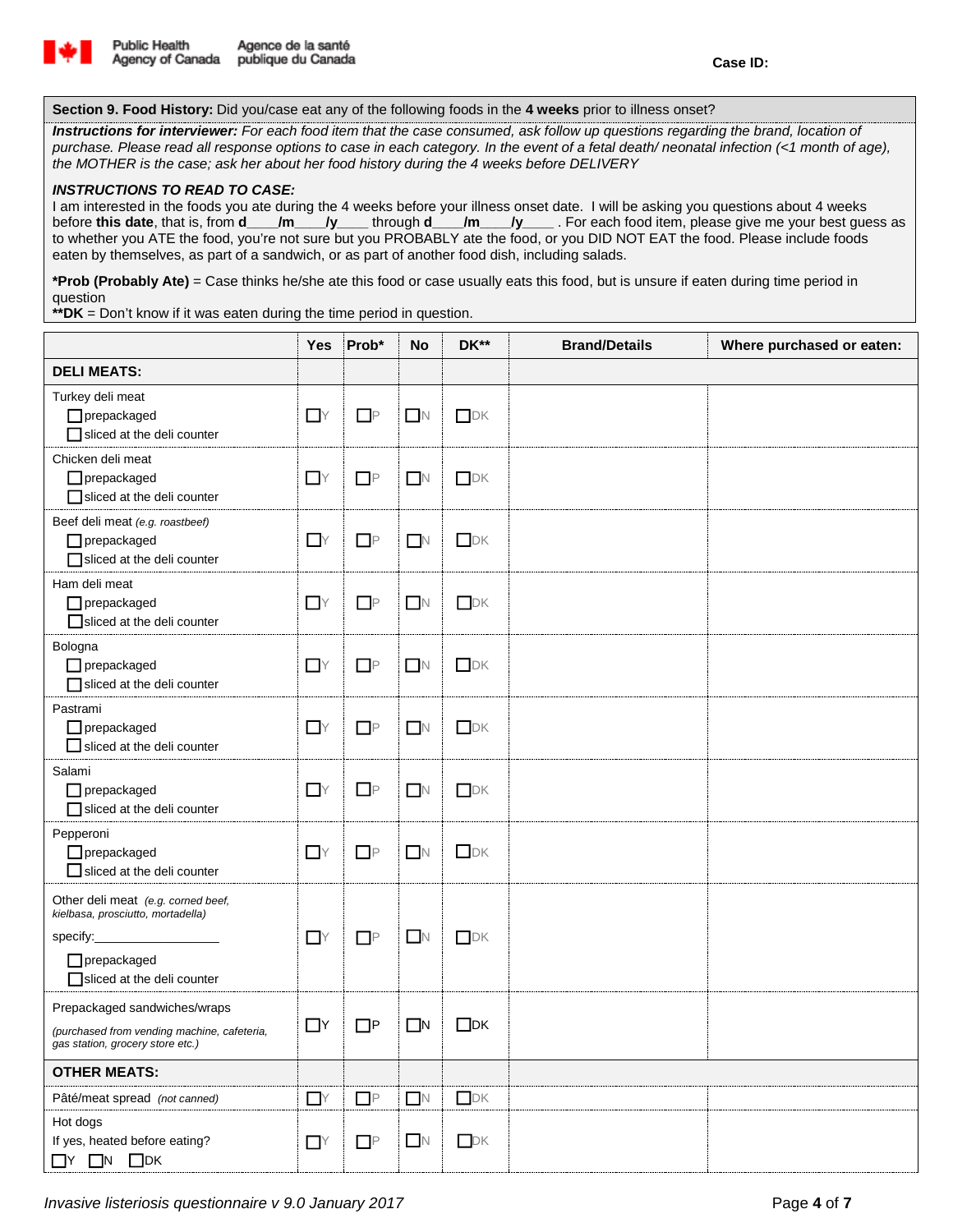

|                                                                                                                                                                                                  | <b>Yes</b>     | Prob*    | <b>No</b>      | DK**      | <b>Brand/Details</b> | Where purchased or eaten: |
|--------------------------------------------------------------------------------------------------------------------------------------------------------------------------------------------------|----------------|----------|----------------|-----------|----------------------|---------------------------|
| Cured or dried meats (e.g. jerky,<br><i>pepperettes)</i><br>$\Box$ prepackaged<br>□ unpackaged at deli counter                                                                                   | $\Box$ Y       | $\Box$ P | $\Box$ N       | DK        |                      |                           |
| Chicken eaten cold (e.g. chicken pieces or<br>strips, rotisserie, leftover cooked chicken, cold<br>chicken on salads)<br>purchased cooked, ready to eat<br>□ cooked at home & later ate it cold  | $\Box$ Y       | $\Box$ P | $\Box$ N       | DK        |                      |                           |
| Ham eaten cold (not deli meat)<br>purchased cooked, ready to eat<br>□ cooked at home & later ate it cold                                                                                         | $\Box Y$       | $\Box P$ | $\Box$         | $\Box$ DK |                      |                           |
| Turkey eaten cold (e.g. turkey pieces or<br>strips, leftover cooked turkey)<br>$\Box$ purchased cooked, ready to eat<br>cooked at home & later ate it cold                                       | $\Box Y$       | $\Box P$ | $\blacksquare$ | DK        |                      |                           |
| Sausage eaten cold (e.g. ham sausage,<br>breakfast sausage, frankfurters, cured<br>sausages, leftovers)<br>purchased cooked, ready to eat<br>□ cooked at home & later ate it cold                | $\Gamma$       | $\Box$ P | $\Box N$       | DK        |                      |                           |
| Ground Beef                                                                                                                                                                                      | $\mathsf{Y}$   | $\Box P$ | $\Box$         | DK        |                      |                           |
| <b>CHEESE:</b>                                                                                                                                                                                   |                |          |                |           |                      |                           |
| <b>Brie</b>                                                                                                                                                                                      | $\Gamma$ Y     | $\Box P$ | N              | DK        |                      |                           |
| Camembert                                                                                                                                                                                        | $\mathsf{L}$ Y | $\Box P$ | $\Box$         | DK        |                      |                           |
| Blue cheese (e.g. Roquefort,<br>Gorgonzola, Stilton etc)                                                                                                                                         | $\Box$ Y       | $\Box$ P | $\Box$ N       | DK        |                      |                           |
| Feta                                                                                                                                                                                             | $\Gamma$       | $\Box P$ | $\Box$         | DK        |                      |                           |
| Goat cheese                                                                                                                                                                                      | $\Box$ Y       | $\Box P$ | $\Box$ N       | DK        |                      |                           |
| Mexican- or Latin-style fresh cheese (e.g.<br>queso fresco, queso blanco, queso panela etc.)                                                                                                     | $\Gamma$ Y     | $\Box P$ | $\Box$         | $\Box$ DK |                      |                           |
| Other soft/semi-soft cheeses (e.g. Havarti,<br>bocconcini)<br>specify:                                                                                                                           | $\Box$ Y       | $\Box P$ | $\Box$ N       | <b>DK</b> |                      |                           |
| Other cheese, all types (e.g. cottage<br>cheese, ricotta, gouda, cheese sold as a block,<br>Halloumi cheese)<br>specify:                                                                         | $\Gamma$ Y     | $\Box$ P | $\Box$ N       | $\Box$ DK |                      |                           |
| Unpasteurized cheese<br>specify:                                                                                                                                                                 | $\mathsf{Y}$   | $\Box P$ | N              | DK        |                      |                           |
| DAIRY:                                                                                                                                                                                           |                |          |                |           |                      |                           |
| Unpasteurized (raw) milk                                                                                                                                                                         | $\Box$ Y       | $\Box$ P | $\Box$         | DK        |                      |                           |
| Pasteurized milk<br>specify (e.g. whole, skim, 1%, 2%, flavoured):                                                                                                                               | $\mathsf{T}$   | $\Box P$ | N              | DK        |                      |                           |
| Ice cream/Frozen Yogurt/Gelato (including<br>milkshakes, frozen dairy bars and sandwiches,<br>and other novelties)<br>If yes, was it soft serve from a machine?<br>$\Box N$<br>$\Box$ DK<br>NT N | $\mathsf{Y}$   | $\Box$ P | $\blacksquare$ | DK        |                      |                           |
| Other Dairy (e.g. butter, yogurt, sour cream,<br>whipped cream)<br>specify:                                                                                                                      | <b>I</b> Y     | $\Box$ P | $\Box$         | DK        |                      |                           |
| <b>SEAFOOD:</b>                                                                                                                                                                                  |                |          |                |           |                      |                           |
| Raw fish (e.g. sushi, sashimi, tartar)                                                                                                                                                           | $\Gamma$ Y     | $\Box$ P | $\Box$ N       | DK        |                      |                           |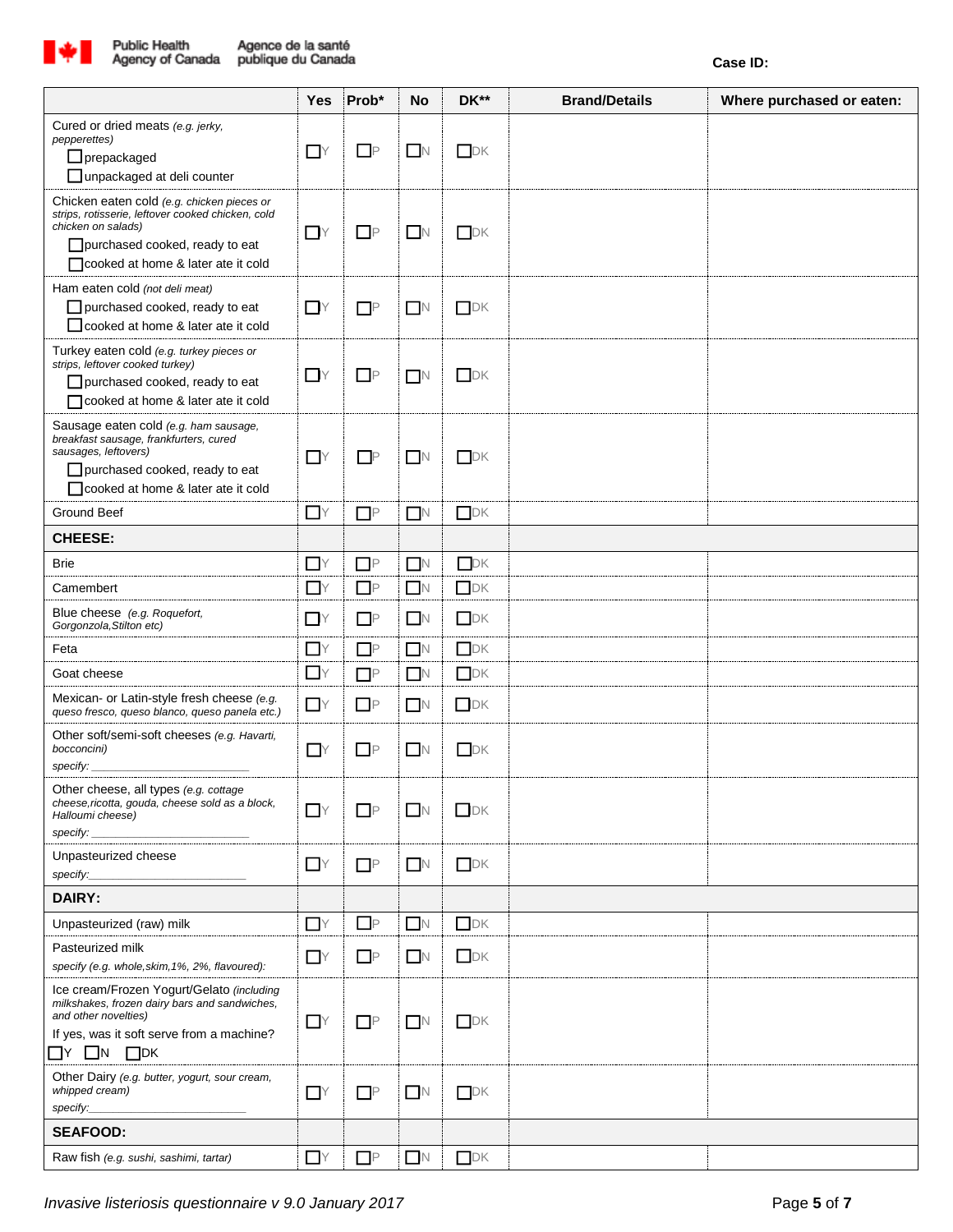

|                                                                                                                                                            | Yes                        | Prob*    | No          | DK**                 | <b>Brand/Details</b> | Where purchased or eaten: |  |  |
|------------------------------------------------------------------------------------------------------------------------------------------------------------|----------------------------|----------|-------------|----------------------|----------------------|---------------------------|--|--|
| Smoked or cured fish (not from a<br>can/retort pouch e.g smoked salmon, gravlax,<br>jerky or lox)                                                          | $\overline{\phantom{a}}$ Y | $\Box$ P | $\Box$      | $\Box$ DK            |                      |                           |  |  |
| Pre-cooked shrimp or prawns eaten<br>cold (e.g. shrimp ring, shrimp cocktail, in a<br>salad, leftovers eaten cold)                                         | $\Box$ Y                   | $\Box$ P | $\square$ N | $\Box$ DK            |                      |                           |  |  |
| Pre-cooked crab eaten cold (including<br><i>imitation crab meat)</i>                                                                                       | $\Box$ Y                   | $\Box$ P | $\Box$ N    | $\Box$ DK            |                      |                           |  |  |
| Other ready to eat shellfish eaten cold (e.g.<br>mussels, oysters, clams)                                                                                  | $\Box$ Y                   | $\Box$ P | $\Box$ N    | $\Box$ DK            |                      |                           |  |  |
| <b>SALADS &amp; DIPS:</b>                                                                                                                                  |                            |          |             |                      |                      |                           |  |  |
| Prepared green salad (e.g. garden, greek,<br>caesar, purchased in a store, restaurant or<br>cafeteria)                                                     | $\Gamma$ Y                 | $\Box P$ | $\Box N$    | $\Box$ DK            |                      |                           |  |  |
| Potato salad<br>$\Box$ homemade<br>$\Box$ purchased                                                                                                        | $\Box$ Y                   | $\Box P$ | $\Box N$    | DK                   |                      |                           |  |  |
| Pasta salad<br>$\Box$ homemade<br>$\Box$ purchased                                                                                                         | $\mathsf{I}$ Y             | $\Box P$ | N           | DK                   |                      |                           |  |  |
| <b>Bean Salad</b><br>$\Box$ homemade<br>$\Box$ purchased                                                                                                   | $\mathsf{Y}$               | $\Box$ P | $\Box N$    | $\Box$ DK            |                      |                           |  |  |
| Cole slaw<br>$\Box$ homemade<br>$\Box$ purchased                                                                                                           | $\mathsf{Y}$               | $\Box P$ | $\Box N$    | $\Box$ DK            |                      |                           |  |  |
| Hummus<br>$\Box$ homemade<br>$\Box$ purchased                                                                                                              | $\Box$ Y                   | $\Box$ P | $\Box$ N    | $\Box$ DK            |                      |                           |  |  |
| Other salads/dips (e.g. chicken salad, egg<br>salad, tuna salad, seafood salad, rice salad,<br>tabouli)<br>specify.<br>$\Box$ purchased<br>$\Box$ homemade | $\mathsf{Y}$               | $\Box P$ | $\Box N$    | $D$ K                |                      |                           |  |  |
| FRESH VEGETABLES (EATEN RAW, UNCOOKED):                                                                                                                    |                            |          |             |                      |                      |                           |  |  |
| Alfalfa sprouts                                                                                                                                            | <b>I</b> Y                 | $\Box$ P | $\Box$ N    | DK                   |                      |                           |  |  |
| Bean sprouts                                                                                                                                               | $\Box$ Y                   | $\Box$ P | $\Box$ N    | $\Box$ DK            |                      |                           |  |  |
| Lettuce and/or salad purchased pre-<br>packaged in a bag or plastic container                                                                              | $\Box$ Y                   | $\Box$ P | $\Box$ N    | DK                   |                      |                           |  |  |
| Whole lettuce                                                                                                                                              | $\Box$ Y                   | $\Box$ P | $\Box$      | DK                   |                      |                           |  |  |
| Spinach, purchased loose or in a<br>package                                                                                                                | $-Y$                       | $\Box P$ | $\Box$ N    | DK                   |                      |                           |  |  |
| Mushrooms (raw, uncooked)                                                                                                                                  | $\mathsf{Y}$               | $\Box P$ | $\Box$ N    | $\hfill\textsf{IDK}$ |                      |                           |  |  |
| Fresh Herbs (e.g. basil, cilantro, parsley)                                                                                                                | $\mathsf{Y}$               | $\Box P$ | $\Box N$    | $\Box$ DK            |                      |                           |  |  |
| Packaged pre-cut vegetables (e.g. in a<br>platter or tray, diced onions, diced celery etc)<br>specify.                                                     | $\mathsf{T}$ Y             | $\Box$ P | $\Box$ N    | $\Box$ DK            |                      |                           |  |  |
| <b>FRESH FRUIT:</b>                                                                                                                                        |                            |          |             |                      |                      |                           |  |  |
| Honeydew melon<br>$\Box$ whole, cut at home<br>$\Box$ pre-cut                                                                                              | $\mathsf{Y}$               | $\Box P$ | $\Box N$    | $\Box$ DK            |                      |                           |  |  |
| Cantaloupe<br>$\Box$ whole, cut at home<br>$\Box$ pre-cut                                                                                                  | $\Box$ Y                   | $\Box P$ | $\Box N$    | $\Box$ DK            |                      |                           |  |  |
| Watermelon<br>$\Box$ whole, cut at home<br>$\Box$ pre-cut                                                                                                  | $\mathsf{I}$               | $\Box$ P | $\Box N$    | DK                   |                      |                           |  |  |
| Packaged pre-cut fruit (e.g. in a platter or<br>tray, apple slices, fruit salad etc)                                                                       | $-Y$                       | $\Box P$ | $\Box N$    | DK                   |                      |                           |  |  |
| Unpasteurized fruit/vegetable juice (e.g.<br>fresh squeezed orange juice)                                                                                  | $\mathsf{T}$ Y             | $\Box$ P | $\Box N$    | DK                   |                      |                           |  |  |